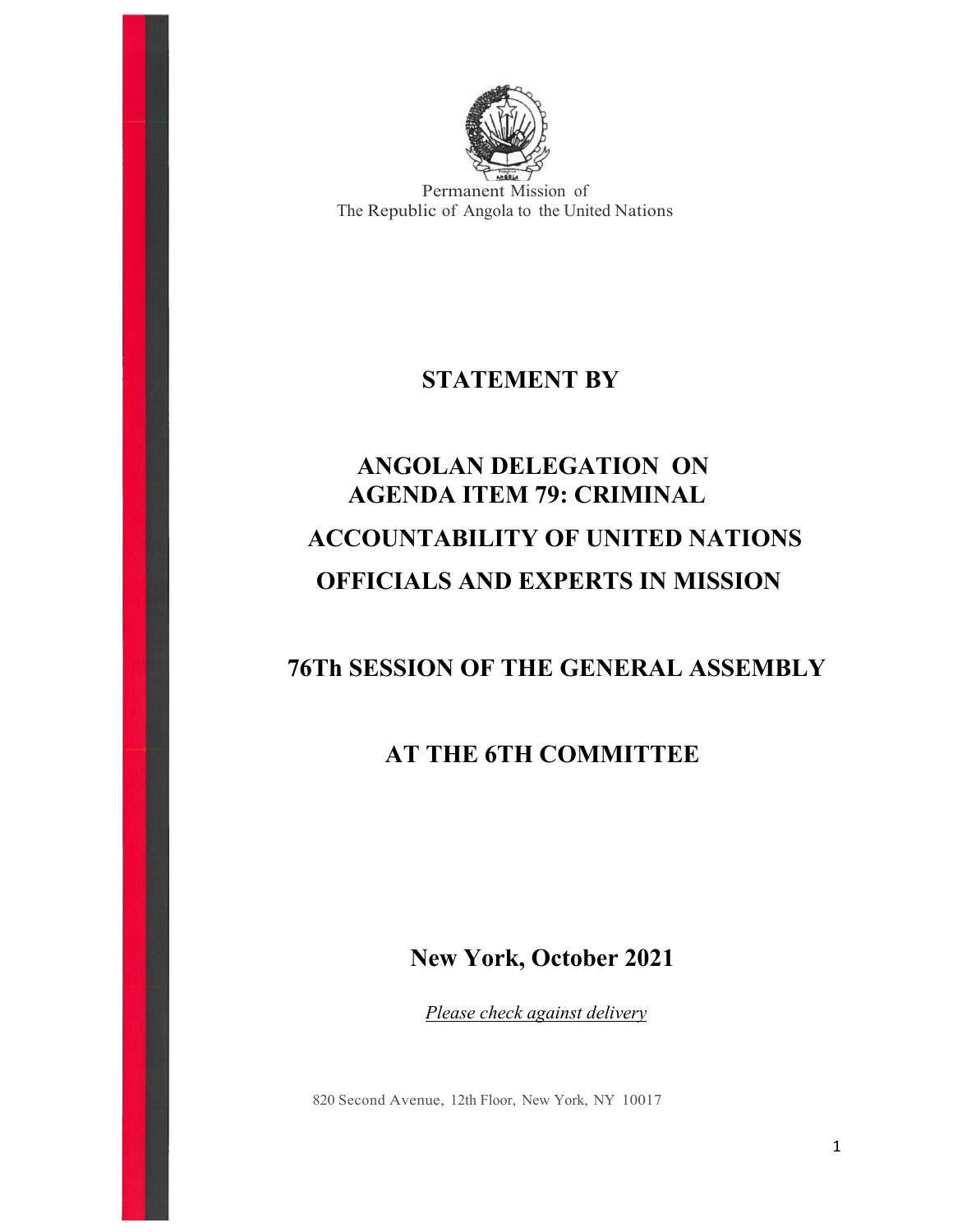## **Madam Chair,**

Distinguished Members of the Bureau,

Allow me at the outset to congratulate you, on your election to preside the work of the 6th committee during this session and assure you of the full support of my Delegation.

#### **Madam Chair,**

The Republic of Angola attaches great importance to the dicussion of the agenda item on criminal accountability of the United Nations officials and experts in mission. The continued allegations of abuses, violence and sexual exploitation commitedd by individuals from United Nations Peacekeeping Forces, humanitarian workers, and other civilian workers at the service of the organization, constitute grounds for repudiation by the Republic of Angola.

The sexual violence cases allegedly committed by humanitarians workers from UNICEF, WHO, IMO, during the Ebola epidemic in 2019, in the Democratic Republic of Congo for example, must be investigated and their perpetrators must be exemplarly punished.

Angola supports the Zero Tolerance Policy of the Secretary General of United Nations with respect to criminal misconduct, including sexual exploitation and abuse committed by United Nations officials and expert in missions and welcome the continuos commitment and strengthening of measures addressed at protection of victims, based on principles of transparency, accountability and impartiality.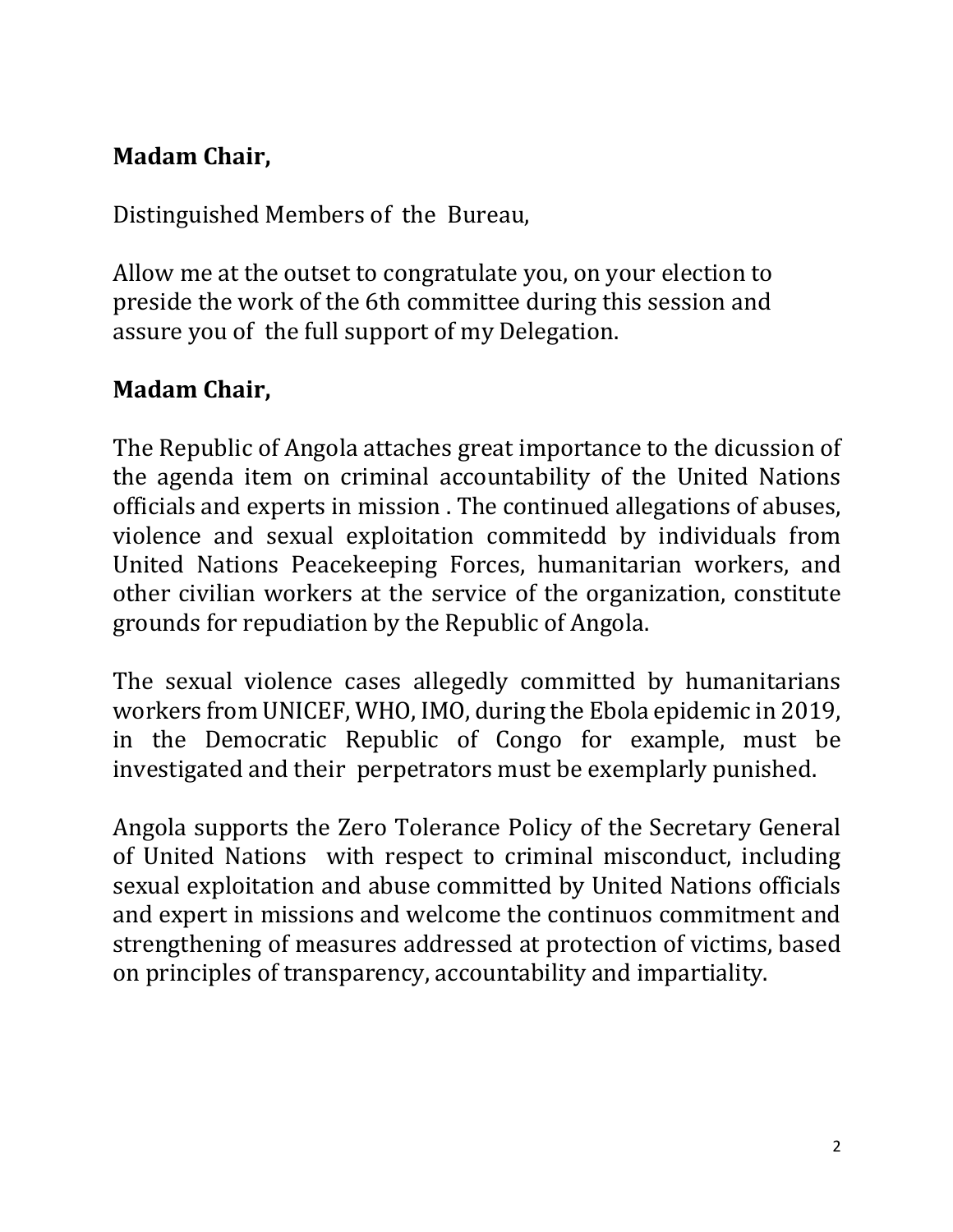## **Madam Chair,**

It is indeed regretable and paradoxical that United Nations Peacekeeping Missions personnel entrusted with the main task of ensuring the protection of civilians take advantage of women, girls and boys in extremely fragile situations for such despicable humans rights violations.

One way to mitigate this problem, would be in our view, to increase the number of Women's Protection Advisers in Peacekeeping operations, to monitor, analyze and report on conflict related sexual violence, assuring and enhancing prevention, early warning and timely responses to conflict related sexual violence.

On the other hand and in order to ensure that those accused of committing such crimes are brought to justice, States that have not yet done so, must establish jurisdiction over crimes committed during missions.

## **Madam Chair,**

Angola urges troop- contributing States to take all necessary measures to ensure that internal disciplinary mechanisms are in place and are harmonized with United Nations standards in order to support better action by local authorities.

We urges States to cooperate in providing assistance in criminal investigations or extradition proceedings in relation to crimes of a minor nature committed by UN officials and mission experts, as well as ensuring the protection of victims.